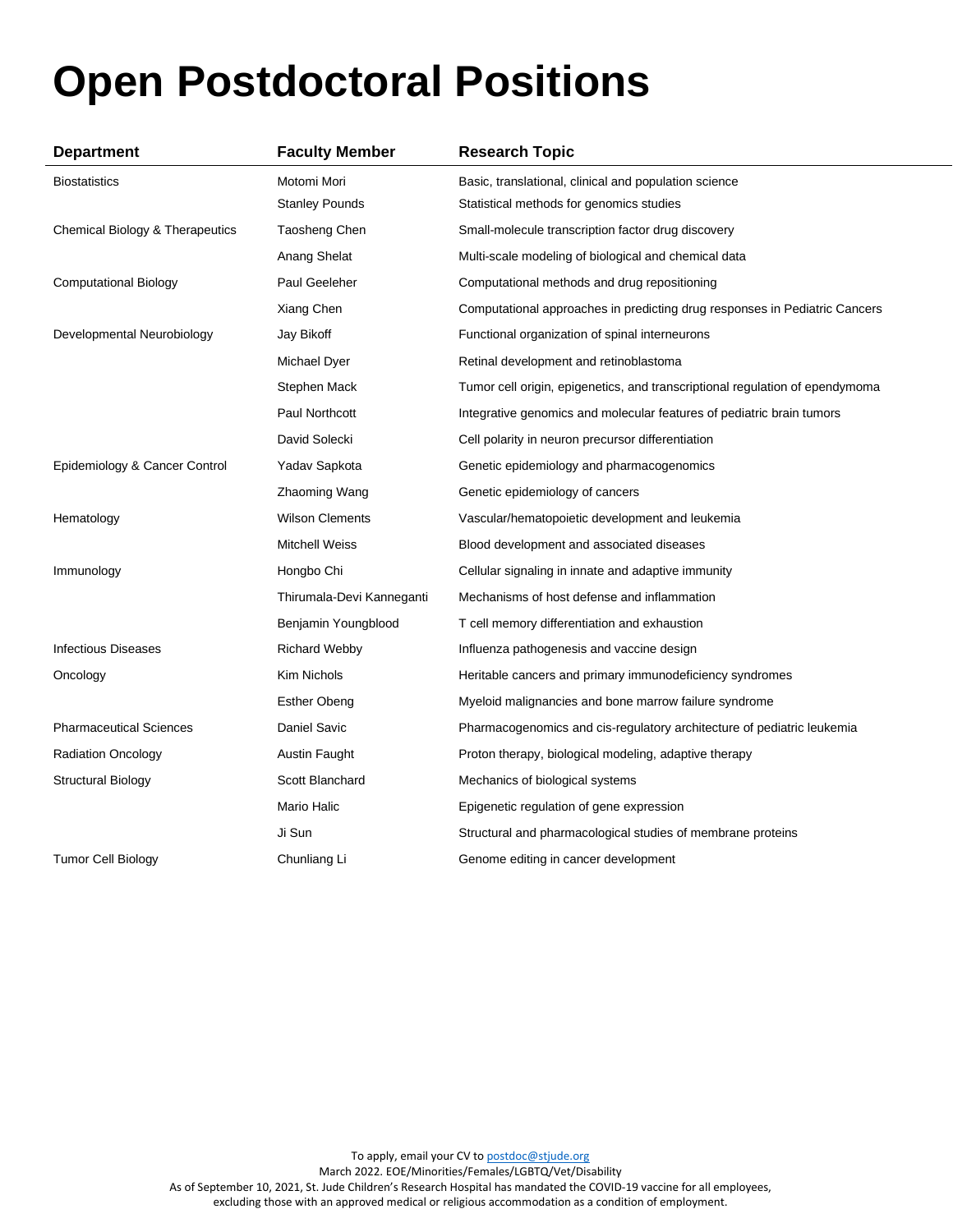# **Biostatistics**

# **Motomi Mori, PhD Basic, Translational, Clinical and Population Science**

The Mori Lab has 2 open positions. St. Jude is seeking outstanding candidates for postdoctoral fellowships in biostatistics methods and applications involving pediatric cancer and catastrophic diseases. Positions are available in diverse biostatistics research areas, including designs of early phase clinical trials, epidemic modeling and microsimulation methods, machine learning, analysis of high-dimensional data, integrative omics analysis, survival analysis, and longitudinal data. St. Jude leads two of the world's largest pediatric survivorship research studies, St. Jude LIFE and the Childhood Cancer Survivor Study, and has the largest pediatric cancer genome database, St. Jude Cloud.

Requirements: A Ph.D. in statistics, biostatistics, or closely related field is required. Applicants must have a strong computational background and demonstrate excellent written and verbal communication skills.

# **Stanley Pounds, PhD Statistical Methods for Genomics Studies**

St. Jude seeks a postdoc to pioneer the development and application of innovative data analysis methods in statistical cancer genomics and pharmacogenomics. In close collaboration with Drs. Charles Mullighan (St. Jude Pathology Department) and Jatinder Lamba (University of Florida College of Pharmacy), the successful applicant will develop and apply innovative statistical methods that integrate multiple forms of omic data (genomic, epigenomic, transcriptomic, proteomic, metabolomic) with multiple clinical outcomes (initial response, relapse-free survival, overall survival) to make fundamental biological discoveries that accelerate our progress towards curing childhood leukemias.

Requirements: A Ph.D. in statistics, biostatistics, bioinformatics, computational biology, or a closely related field is required. Knowledge of cancer biology and/or high-performance computing is a plus.

# Chemical Biology & Therapeutics

### **Taosheng Chen, PhD Small-Molecule Transcription Factor Drug Discovery**

This lab studies the role of PXR and CAR (ligand-regulated transcription factors) in regulating drug-induced liver toxicity and cancer drug resistance. The lab develops novel chemical probes/therapeutic leads and uses them to interrogate the function of PXR and CAR in order to overcome drug toxicity and drug resistance in cellular and animal models. Available projects: 1) Lead optimization of small molecule modulators of PXR and CAR (medicinal chemistry & structure-based approach). 2) In vitro and in vivo validation of novel small molecule modulators of PXR and CAR in regulating drug metabolism, toxicity, and resistance (pharmacological approach). 3) Regulation of PXR and CAR signaling pathways (multidisciplinary approach).

Requirements: PhD or MD. Biologists, pharmacologists, medicinal chemists, or structural biologists are encouraged to apply. Experience in one of the following areas is required: cell and molecular biology, biochemistry, pharmacology, medicinal chemistry, or structural biology.

# **Anang Shelat, PhD Multi-Scale Modeling of Biological and Chemical Data**

A postdoctoral position is available to discover and characterize small molecules that induce synthetic lethality in pediatric sarcoma. The identification of the mechanism of action of the compound, and the molecular determinants which govern susceptibility and resistance, are key motivations for this position. The ultimate goal is identifying clinically relevant chemotherapeutic strategies.

Requirements: PhD and evidence of scientific accomplishment. Good communication skills and willingness to work in a team environment are essential. A background in modern drug discovery techniques, chemistry, and chemical biology is desirable.

# Computational Biology

# **Paul Geeleher, PhD Computational Methods and Drug Repositioning**

The Geeleher lab has 2 open positions. 1) Developing machine learning approaches for integration of pre-clinical, clinical genomics, and electronic health record data for drug re-purposing and pharmacogenomics of anticancer agents. The postdoc will explore, optimize and build on emerging informatics techniques, including integrating somatic variation with transcriptomic variation. 2) Developing statistical methods for integrating single-cell and bulk tissue expression data to understand the relationship between common inherited genetic variation, gene expression, and drug response. The postdoc will explore how inherited genetic variation influences cancer risk, disease progression, and drug response, building on methods developed in the lab to deconvolute eQTL signals from bulk tissue expression data.

Requirements: Applicants with a Ph.D. in a quantitative field are encouraged to apply. Strong candidates from a primarily wet-lab or clinical background who wish to develop sophisticated quantitative skills will also be considered.

### **Xiang Chen, PhD**

The postdoc will develop and apply computational approaches to understand interactions between genetic alterations and epigenetic deregulations and to discover potential biomarkers for predicting drug responses in pediatric cancers.

Requirements: Candidates with a recent PhD and evidence of scientific accomplishment are encouraged to apply.

# Developmental Neurobiology

# **Jay Bikoff, PhD Functional Organization of Spinal Interneurons**

A position is available to study quantitative approaches to behavior, *in vivo* calcium imaging, and optogenetics/chemogenetics of neural circuitry in mice. The Bikoff lab aims to understand the functional organization of neural circuits that control movement, including how descending pathways from the brain interact with spinal circuits to implement motor output. The lab approaches this problem from multiple perspectives, using mouse genetics, single-cell transcriptomics, viral tracing and whole-brain imaging, and animal behavior to explore the role of molecularly discrete subsets of neurons in motor control.

Requirements: PhD in neuroscience or related discipline. Prior experience in quantitative behavioral analysis or in vivo calcium imaging is preferred—familiarity with Matlab or Python for data analysis.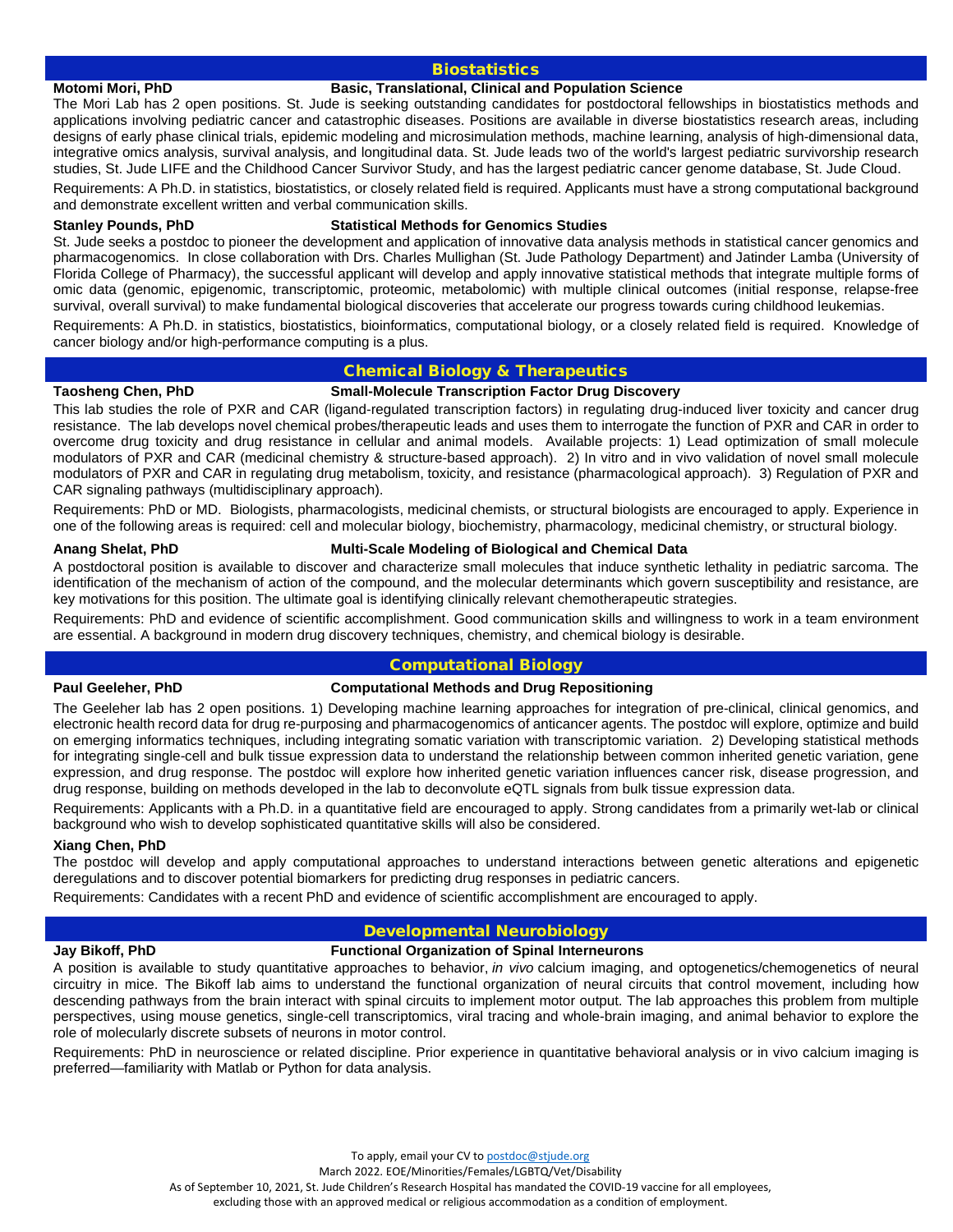# Developmental Neurobiology Continued

### **Michael Dyer, PhD Retinal Development and Retinoblastoma**

A position is available to study the role of core regulatory circuit super-enhancers (CRC-SEs) in retinal development and diseases such as macular degeneration and diabetic retinopathy. We previously identified a series of CRC-SEs adjacent to genes having important roles in retinal development, including *Vsx2, Crx, Six3, Otx2, Fgf15,* and *Ascl1*. Each of those CRC-SEs have been deleted in mice using CRISPR-Cas9 and analysis is ongoing. We are also analyzing the evolutionary conservation of those CRC-SEs in human stem cell derived retinal organoids. The results of these studies will be important for filling a fundamental gap in our knowledge about the role of CRC-SEs in retinal development and will set the stage for characterization of CRC-SEs in other genes required for retinogenesis.

Requirements: PhD and training in epigenetics, retinal biology, and human stem cell research is preferred.

# **Stephen Mack, PhD Tumor Cell Origin, Epigenetics, and Transcriptional Regulation of Ependymoma**

Two positions are available in the Mack lab. The first is to characterize the role of key oncogenic drivers in the brain tumor ependymoma. We will build engineered mouse models alongside isogenic patient tumor models to study the impact of these drivers on tumor transcriptomes. In addition, work will focus on targets/pathways with potential clinical translation. The second project is to characterize the role of oncogenic histones and their impact on non-coding regions of the tumor transcriptome. We will utilize a series of isogenic and patient derived models to study non-coding repeat elements of the genome and the processes by which they are activated and functionally relevant in disease.

Requirements: PhD with expertise in molecular/cell biology, genetics, mouse handling, and bioinformatics experience or willingness to learn bioinformatics will be of high value.

# **Paul Northcott, PhD Integrative Genomics and Molecular Features of Pediatric Brain Tumors**

A wet-lab postdoctoral position is available to study the developmental and molecular basis of the childhood brain tumor medulloblastoma. Leveraging our exquisite access to patient material linked to large clinical trial cohorts, we are applying a combination of innovative, multiomic approaches to discover new biological, mechanistic, and clinical insights responsible for medulloblastoma initiation, progression, and relapse. The successful applicant will be part of a multi-disciplinary team studying the biological and clinical utility of medulloblastoma liquid biopsies obtained from unprecedented clinical trial cohorts (Liu, Smith, Kumar et al, *Cancer Cell*, 2021).

Requirements: PhD with experience in cancer biology, molecular and cellular biology, genomics/epigenomics/transcriptomics, and clinical sample processing are highly desirable. Individuals possessing hands-on experience with sample processing for next-generation sequencing, single-cell genomics, and/or liquid biopsies will be deemed highly competitive. No bioinformatics experience is required for this position.

# **David Solecki, PhD Cell polarity in Neuron Precursor Differentiation**

Postdoc positions are available in the Solecki lab for motivated individuals interested in understanding the cell biology of neuronal polarity or the regulation of nuclear architecture during neuronal differentiation. The Solecki Lab takes a multidisciplinary approach via cutting edge imaging technologies such as lattice light-sheet (LLS) microscopy or correlative super-resolution electron microscopy (CLEM) and computational approaches to analyze the molecular and cellular mechanisms controlling neuronal differentiation, migration, and polarization.

Requirements: PhD and/or MD with a strong background in cell biology, neuroscience, or biophysics.

# Epidemiology & Cancer Control

# **Yadav, Sapkota, PhD Genetic Epidemiology and Pharmacogenomics**

Successful candidates will work on projects related to pharmacogenomics of long-term toxicities of cancer therapy in childhood cancer survivors. Specific research topics include 1) genetic association analyses (whole genome and whole exome sequence associations and polygenic risk scores) for various long-term health outcomes among survivors of European and African ancestries; 2) analyses of multi-omics (epigenomics, transcriptomics, proteomics, and metabolomics) and system genetics (e.g., eQTLs regulating molecular responses to cancer therapies in human induced pluripotent stem cells) data for elucidating molecular mechanisms for health outcomes; and 3) evaluating health disparities through pharmacogenomics. The Department of Epidemiology and Cancer Control also has a T32 training grant in cancer survivorship, for which the candidate may be eligible.

Requirements: PhD or equivalent degree in genetics, epidemiology, biostatistics, bioinformatics, or a related quantitative field. Strong publication record, experience in statistical and computational analyses of high-throughput omics, ability to code in one or more scientific programming languages (e.g., R, Python, C/C++), and excellent communication and writing skills.

# **Zhaoming Wang, PhD Genetic Epidemiology of Cancers**

Dr. Zhaoming Wang, a joint faculty member between St. Jude Department of Epidemiology and Cancer Control and the Department of Computational Biology, is seeking highly motivated and creative candidates for a fully supported postdoctoral fellow position to conduct high impact clinical research primarily in genetic epidemiology of cancers (childhood and subsequent adulthood cancers), biomarker discovery for treatment- and/or aging-related late effects of survivors of childhood cancer, and omics-based precision preventive medicine. You will have the opportunity to work with large-scale whole-genome sequencing, whole-exome sequencing, epigenetic profile, and RNA sequencing data for a well-established cohort of childhood cancer survivors with clinically assessed rich set of phenotypes including subsequent neoplasms.

Requirements: Ph.D. or equivalent degree in genetics, epidemiology, bioinformatics, biostatistics, or a related area. To succeed in this position, you should have a strong quantitative and programming skills in R, Python, or other computer programming languages. Applicants with research experiences in human genetics/epigenetics, cancer genomics, or cancer epidemiology, with hands-on experience in nextgeneration sequencing or high-throughput array data analysis, are strongly encouraged to apply.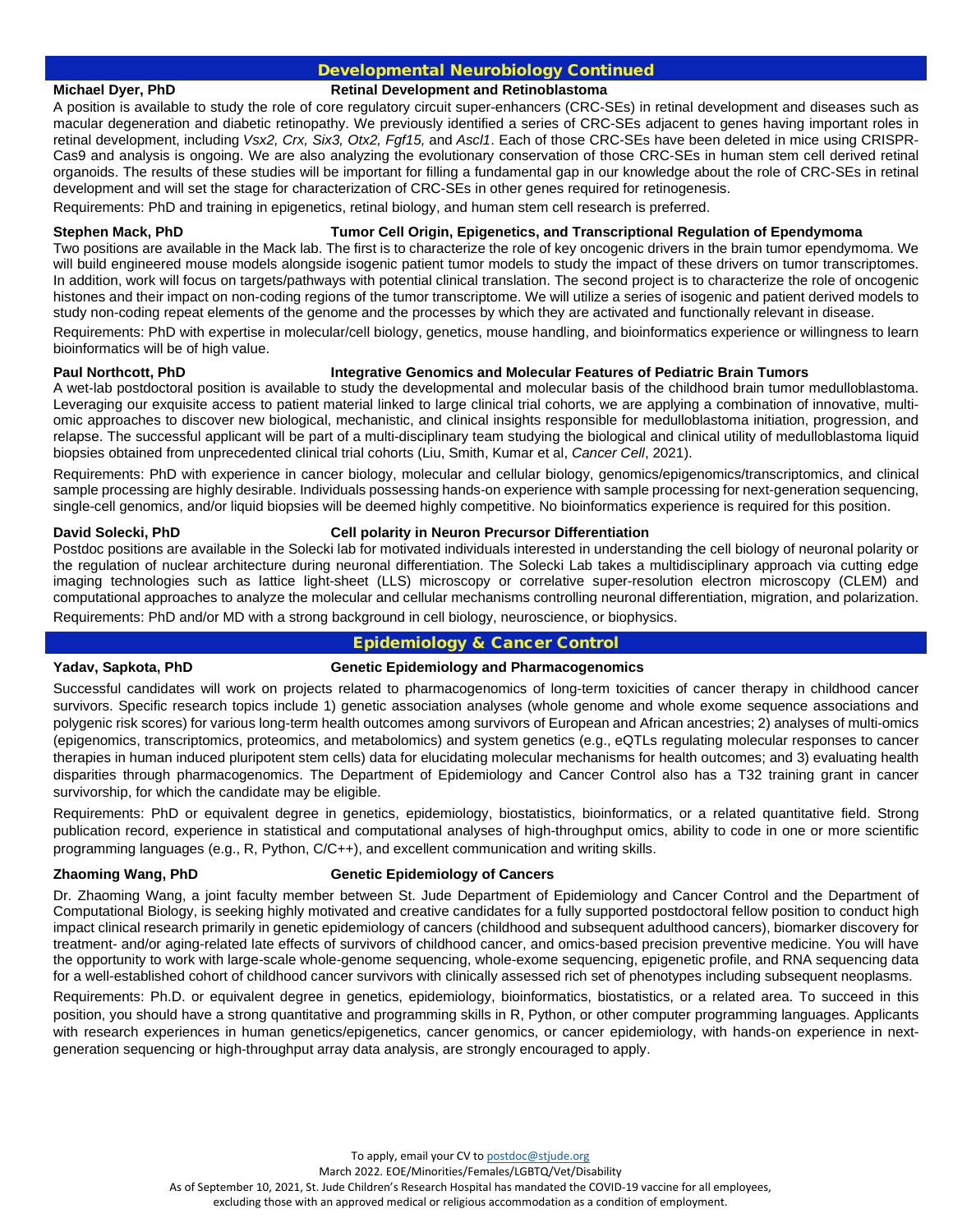# **Hematology**

### **Wilson Clements, PhD Vascular/Hematopoietic Development and Leukemia**

A position is available in the Clements lab to study how the adult hematopoietic system is established during vertebrate embryonic development. We are interested in understanding how early precursors of the sympathetic nervous system and vascular smooth muscle precursors interact with developing endothelial cells to establish the earliest hematopoietic stem cells. Our recent findings and unpublished data define the existence of this connection in vertebrates, and we are working to better understand key details.

Requirements: PhD and experience in developmental hematopoiesis, as well as molecular, biochemical, and cell biological techniques.

### **Mitchell Weiss, MD, PhD Blood Development and Associated Diseases**

The joint lab of Mitchell Weiss and Yong Cheng is looking for a postdoc candidate interested in therapeutic genome editing using next generation genome editors such as Base Editor or Prime editors. The candidate will study the interplay between genome editors and different types of blood cells (such HSCs, other progenitors, and erythroid cells) and develop and optimize novel treatments for genetic blood disorders. In this position, the candidate will gain extensive experience and training in genomics, stem cell biology, and pre-clinical study.

Requirements: PhD and experience with molecular biology techniques (DNA, RNA, protein), cell culture, genome editing (base editing, Cas9, ZFN, TALEN, etc). Preferred skills include high throughput sequencing, stem cell experience, and knowledge of hematopoiesis.

### Immunology

### **Hongbo Chi, PhD Cellular Signaling in Innate and Adaptive Immunity**

Postdoc positions are available to study cell metabolism of the immune system and its implications in cancer and other diseases. We are interested in understanding the metabolic programs, signaling pathways, and systems-level regulatory networks in basic T cell and dendritic cell biology, tumor immunity and therapy, and autoimmune disorders. We integrate immunological and genetic approaches with cutting-edge systems immunology tools, including single-cell transcriptomics, proteomics, metabolomics, network reconstruction, and CRISPR.

Requirements: Candidates with a PhD in immunology or cell biology and a strong publication record are encouraged to apply.

### **Thirumala-Devi Kanneganti, PhD Mechanisms of Host Defense and Inflammation**

Two positions are available investigating cellular signaling in the immune system. We are interested in signaling pathways in innate immunity and cell death (NLRs, inflammasomes).

Requirements: PhD, DVM, MD/PhD in biomedical sciences with practical experience in immunology.

# **Benjamin Youngblood, PhD T Cell Memory Differentiation and Exhaustion**

The Youngblood laboratory is seeking a postdoctoral researcher to study T cell responses to chronic infections and cancer. The project will include assessment of T cell differentiation in individuals with hematological malignancies, with opportunities to utilize animal models to investigate molecular mechanisms involved in memory T cell differentiation.

Requirements: A PhD in the area of immunology, microbiology, or a related field.

# Infectious Diseases

# **Richard Webby, PhD Influenza Pathogenesis and Vaccine Design**

The position available is within the NIAID-funded St. Jude Center of Excellence in Influenza Research and Response (SJCEIRR) Program which integrates comprehensive global influenza virus surveillance with fundamental research that provides insight into the mechanisms that foster pandemic influenza emergence at the human-animal interface. The successful candidate will participate in a robust and highly productive program on antiviral research. Antiviral drugs are a critical line of defense against epidemic and emerging viruses, particularly when vaccines are unavailable. A central part of pandemic preparedness and response is understanding the susceptibility of emerging viruses to existing and new treatments. We seek to understand the efficacy, likelihood of resistance generation, and optimal treatment regiments of approved and investigational antivirals, particularly those targeting influenza viruses.

Requirements: PhD and/or MD with experience in virology and molecular biology, with evidence of scientific accomplishment. Prior experience with influenza viruses, tissue culture and animal models is highly preferred.

# **Oncology**

# **Kim Nichols, MD Heritable Cancers and Primary Immunodeficiency Syndromes**

The Nichols Lab at St. Jude Children's Research Hospital is seeking a highly motivated Postdoctoral Fellow with interests and research experience in hematopoiesis, stem cell biology, or leukemia modeling to carry out projects in cancer predisposition. Dr. Nichols is interested in identifying novel genes and genetic variants that contribute to the development of cancer and primary immunodeficiency. Specifically, she uses human and mouse models to decipher how germline variants of the essential hematopoietic transcription factor, ETV6, impact hematopoiesis and promote leukemogenesis.

Requirements: PhD in molecular biology, cell biology, or a related field. The Postdoctoral Fellow should have experience working with mice, such as breeding, genotyping, harvesting organs, completing flow cytometry. A background in hematopoiesis or leukemia modeling is desired.

# **Esther Obeng, MD, PhD Myeloid Malignancies and Bone Marrow Failure Syndromes**

A position is available to study the pathogenesis of myeloid malignancies. Major interests are determining how acquired mutations in hematopoietic stem cells lead to the development of clonal hematopoiesis and leukemia, in addition to identifying novel treatments that selectively target malignant clones. The postdoc will develop projects using several model systems including (1) Isogenic immortalized cell lines generated using CRISPR-Cas gene editing, (2) Novel xenograft and transgenic in vivo systems, and (3) Primary patient samples.

Requirements: PhD in molecular biology, cell biology, genetics, or a related field. To succeed in this position, applicants must have a strong cell and molecular biology background and an interest in working within vivo model systems. Applicants with expertise in genome editing, computational biology, and working with hematopoietic stem cells are encouraged to apply.

To apply, email your CV t[o postdoc@stjude.org](mailto:postdoc@stjude.org)

March 2022. EOE/Minorities/Females/LGBTQ/Vet/Disability

As of September 10, 2021, St. Jude Children's Research Hospital has mandated the COVID-19 vaccine for all employees,

excluding those with an approved medical or religious accommodation as a condition of employment.